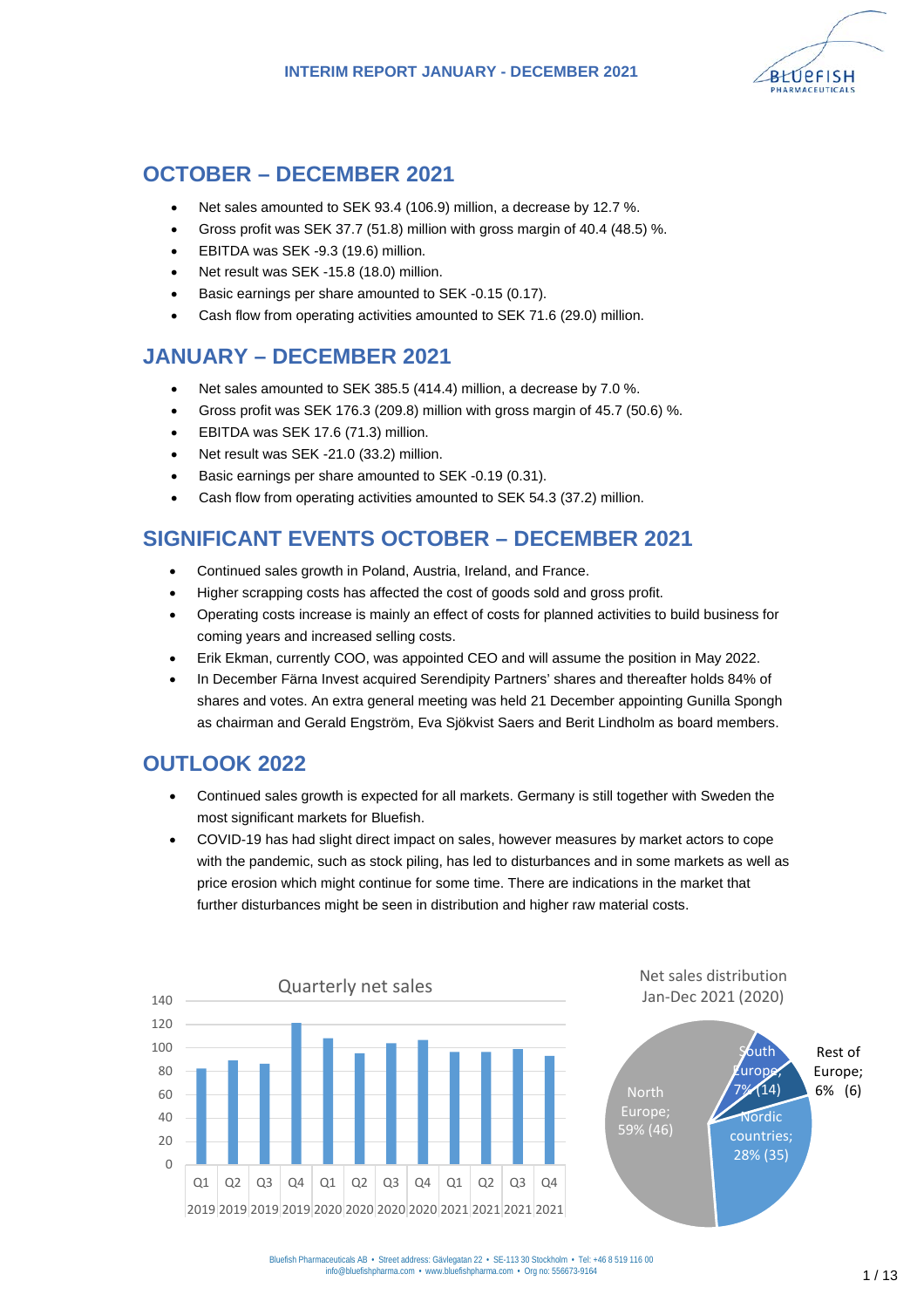

## **SALES AND MARKETING**

### October – December 2021

Sales decreased by 12.7 % during the last quarter compared to the same period 2020. Total sales amounted SEK 93.4 (106.9) million, of which SEK 31.4 (32.2) million in Germany, Sweden SEK 18.1 (26.9) million, Poland SEK 13.1 (12.3) million, Austria SEK 9.7 (8.3) million, Ireland SEK 6.2 (4.3) million, B2B SEK 3.1 (4.7) million, Spain SEK 1.2 (6.8) million and SEK 10.6 (11.4) million in Rest of Europe. Sales quantities for major markets, except Sweden, are increasing, however the product mix and to some extent margin pressure continued to affect the quarterly sales.

### January – December 2021

Sales 2021 decreased by 7.0 % compared to full year 2020. Total sales amounted SEK 385.5 (414.4) million, of which SEK 122.1 (113.8) million in Germany, Sweden SEK 78.9 (100.5) million, Poland SEK 46.6 (41.5) million, Austria SEK 32.0 (31.1) million, Ireland SEK 27.3 (23.3) million, B2B SEK 22.9 (24.0) million, Spain SEK 10.1 (33.2) million and SEK 45.6 (47.0) million in Rest of Europe.

Sales in first quarter decreased compared to the same period 2020 where sales peaked due to stock piling by customers and patients at the beginning of the COVID-19 pandemic. Sales in quarter two and three 2021 picked up for most of Bluefish's markets, when the accessibility of health care increased for citizens when societies opened-up in many EU countries. During the last quarter sales in Poland, Austria, Ireland, and France continued to grow whereas the demand stayed flat or decreased in the other markets.

During the year German sales continued to grow and Bluefish continues to be strong in winning tenders. Sales growth also continued in Poland, Austria, and Ireland as a result of increased sales of Bluefish's product and earlier investments to develop the business and sales organisations.

Sweden is still behind the strong sales compared to last year, a combined effect of demand, product mix and margin pressure, however there are signs of improved conditions the coming months.

Spain has reduced sales compared to last year as there are no tender sales in Andalusia due to earlier governmental decision, however opportunities to replace these sales have been identified. The sales forces are currently strengthened both in Spain and in France, two markets where Bluefish is expecting increased sales.

B2B sales are an important complement to the business creating opportunities for collaboration with partners to sell our own developed products in markets and segments where Bluefish is not present.

A strengthened business development team has been established during the second half of the year focusing on introducing new products to further grow the sales in all markets.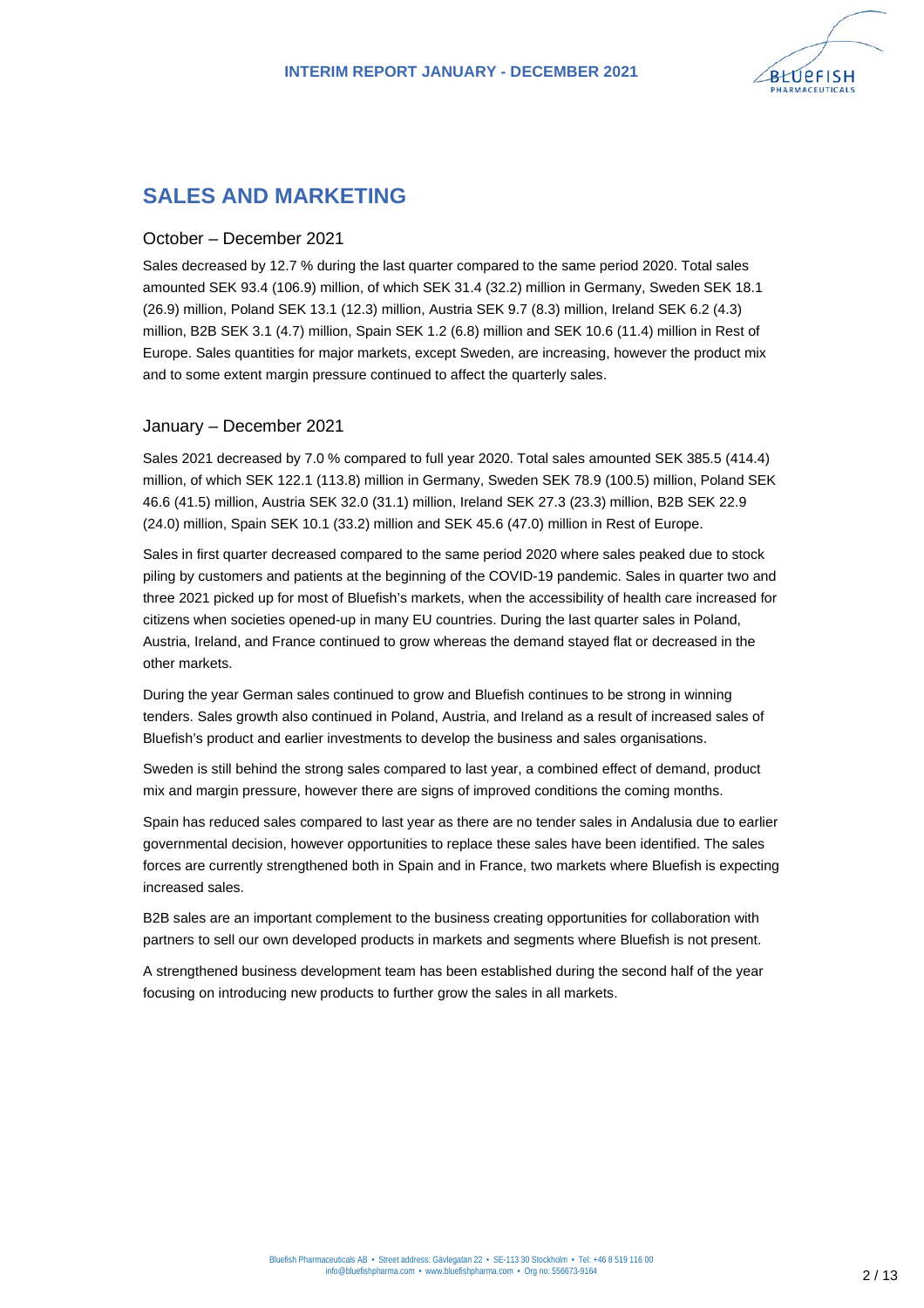

# **DEVELOPMENT AND PORTFOLIO**

Bluefish is continuously working to optimize the portfolio by increasing our own development projects alongside in-licensing new products and further launches are planned for the next coming years. Bluefish next launch will be Melatonin (hormone for treatment of insomnia) which will be launched in all markets where Bluefish has its own presence.

Bluefish has two more products reaching the final stages in development ready for scale up and submission with expected launch in 2023 and 2024.

Bluefish currently has two own developed products on the market, Hydroxyzine (antihistamine drug) and Anagrelide (treatment for thrombocythemia). A continuous evaluation of new opportunities with regards to portfolio and new products, new segments, and collaboration opportunities is going on to identify appropriate investment and partnership possibilities.

Investments are made selectively and only in the markets and segments where Bluefish sees a high potential in terms of both sales and profitability. The expected earnings potential of each product is also continually evaluated, and some products are withdrawn or sold as a part of active life-cycle management to have the right products in our portfolio.

The composition of the product portfolio in each market stays critical to the company's future growth and profitability. Bluefish has during the year launched eight products of which three OTC products in the Swedish market and five existing products in new markets. The number of launches being prepared for 2022 is substantially higher and is expected to further fuel business growth.

|                                            | 31 December 2021 | 31 December 2020 |
|--------------------------------------------|------------------|------------------|
| Products under development or registration | 20               | 16.              |
| <b>Products on the market</b>              | -76              | 75.              |

## **OPERATIONS**

Process improvements and simplification continue to be important drivers to ensure effectiveness and control of the cost base while growing. When markets now are opening up for a third time and the UN health agency end of December 2021 has expressed optimism that 2022 maybe the year the world ends the acute stage of the COVID-19 pandemic our assessment is that we currently have a strong organization in place with extensive knowledge of both operations and market dynamics. There are still some logistic disturbances and further risks of increased logistic cost as well as a global increase of raw material prices that might impact the pharma industry going forward.

At the rate Bluefish grows we become noticed as a potential partner by companies through our offering of unique products. Bluefish is also strengthening its position by having robust and secure supply to the markets. Since the start of the COVID-19 pandemic there has been a global concern of risks of disturbances in supply chain and logistics. Through pro-active measures from Bluefish's side, service levels have been kept very high and has unfortunately also resulted in higher scrapping costs, a combination of less sales in some markets and high stock levels.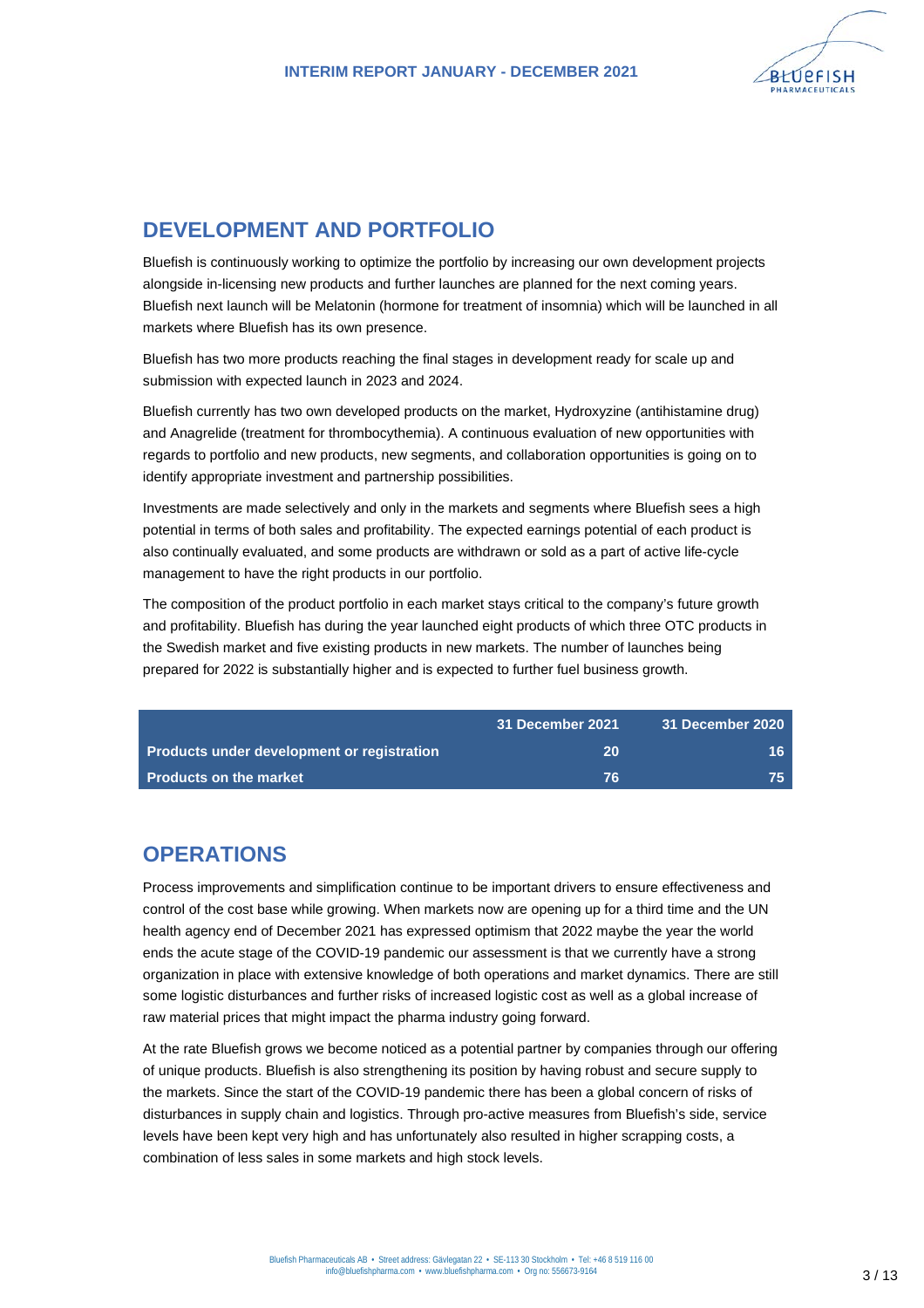

## **FINANCIAL OVERVIEW**

|                                     | 2021           | 2020           |               | 2021     | 2020           |
|-------------------------------------|----------------|----------------|---------------|----------|----------------|
| <b>SEK million</b>                  | <b>Oct-Dec</b> | <b>Oct-Dec</b> | <b>Change</b> | Jan-Dec  | <b>Jan-Dec</b> |
|                                     |                |                |               |          |                |
| Net sales                           | 93.4           | 106.9          | $-12.7%$      | 385.5    | 414.4          |
| COGS                                | $-55.7$        | $-55.1$        | 1.1%          | $-209.2$ | $-204.6$       |
| Gross profit                        | 37.7           | 51.8           | $-27.3%$      | 176.3    | 209.8          |
| Gross margin                        | 40.4%          | 48.5%          |               | 45.7%    | 50.6%          |
| <b>EBITDA</b>                       | $-9.3$         | 19.6           |               | 17.6     | 71.3           |
| Cash flow from operating activities | 71.6           | 29.0           |               | 54.3     | 37.2           |
| Cash flow from investing activities | 0.2            | $-8.5$         |               | $-9.5$   | $-20.3$        |

Net sales for the last quarter of 2021 were SEK 93.4 (106.9) million, which was a decrease of 12.7 % compared to the same period last year. Net sales for the year were SEK 385.5 (414.4) million, which was a decrease by 7.0 % compared to last year. Despite somewhat lower demand in 2021 in many markets in Europe for pharmaceuticals within Bluefish product range, sales overall have been kept at levels below the record year 2020 and in some markets showing growth. Gross profit for the quarter was SEK 37.7 (51.8) million with a corresponding gross margin of 40.4 (48.5) %. Higher scrapping costs during the last half year have affected the cost of goods sold and gross margin. Measures earlier taken to reduce stock levels start showing effect, and inventory levels are now moving towards desired levels. Gross profit for the year was SEK 176.3 (209.8) million with a corresponding gross margin of 45.7 (50.6) %.

Total operating costs during the last quarter, including depreciation/amortization and impairment of property, plant and equipment and intangible assets, amounted to SEK 51.1 (38.6) million, which corresponds to an increase of 32 % compared to the same period last year. Corresponding figures for the year end were SEK 185.5 (170.9) million. The increase is mainly due to increased costs for planned activities to build business for coming years and increased selling costs where tender parties have claimed damages for stock outs in Germany in particular.

EBITDA for the last quarter amounted to SEK -9.3 (19.6) million, and for the year to SEK 17.6 (71.3) million.

For the last quarter of the year, amortization/impairment of property, plant and equipment and intangible assets, amounted to SEK 2.7 (4.9) million, whilst depreciation of the same amounted to SEK 1.4 (1.5) million. For 2021, amortization/impairment of property, plant and equipment and intangible assets, amounted to SEK 21.5 (25.9) million, whilst depreciation of the same amounted to SEK 5.3 (6.4) million.

For the last quarter, net financial income/expense was SEK -1.5 (6.4) million and for 2020 SEK -9.7 (-2.9) million, which includes interest expense on bank loan and overdraft facilities.

The net loss (profit) was SEK -15.8 (18.0) million for the last quarter and for the year SEK -20.9 (33.2) million.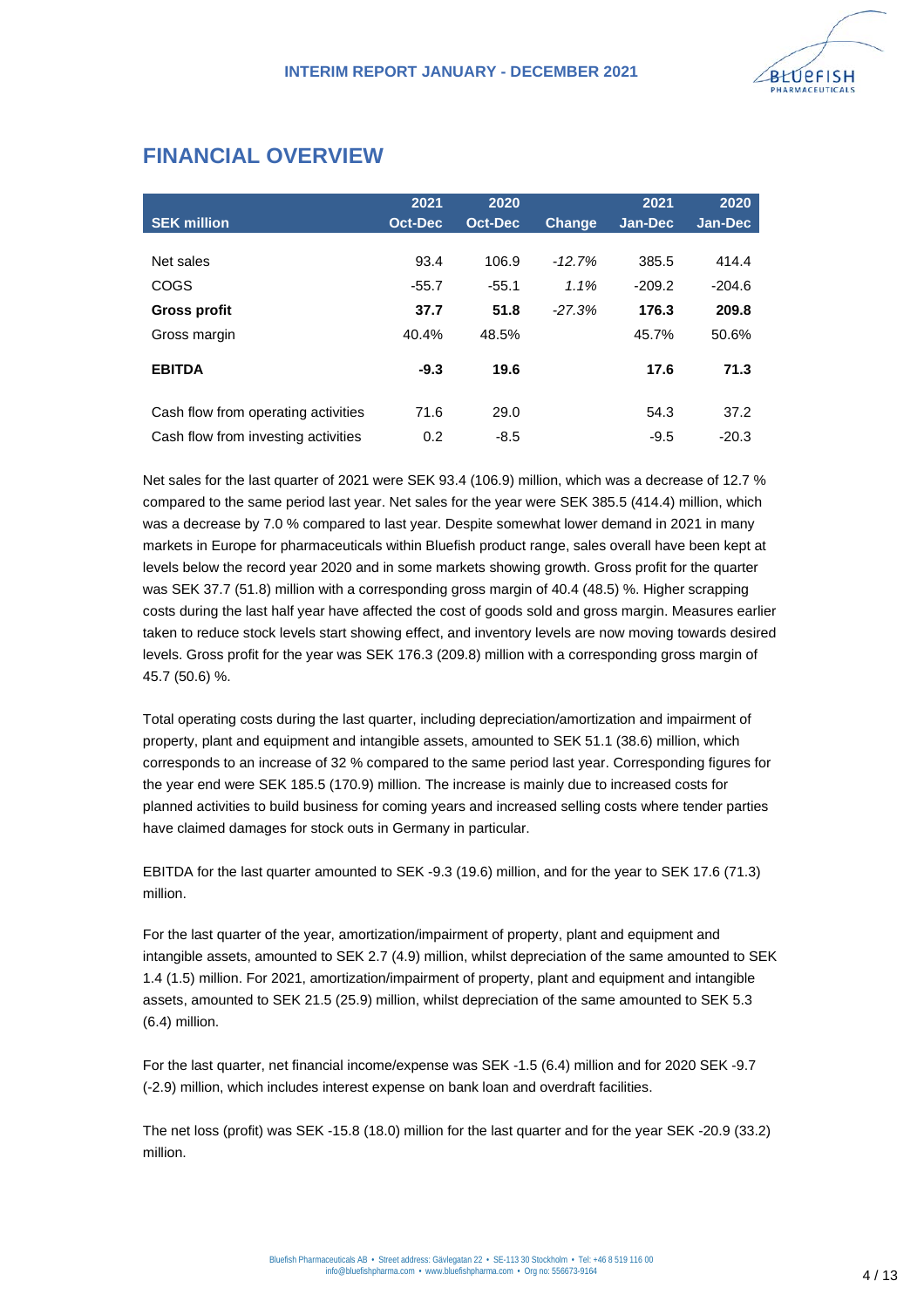

## **CASH FLOW**

Cash flow from operating activities amounted to SEK 71.6 (29.0) million in the last quarter, of which SEK 41.6 (19.5) million was the change in working capital. Cash flow from operating activities amounted to SEK 54.3 (37.2) million for the year, of which SEK -67.8 (-47.4) million was the change in working capital, the decrease is mainly a result of increased inventory levels. As of 31 December 2021, inventory levels amounted to SEK 228.3 (191.8) million which is an increase of 19 %. The current inventory level is estimated to correspond to 369 days of historic sales, compared to 313 days as of 31 December 2020. The inventory level has been increased during the last 1.5 years

to accommodate for expected demand and, as a safety measure during COVID-19 pandemic. However, as a result of active management the inventory level is since the third quarter 2021 decreasing.

In the last quarter cash flow from accounts receivable and other current receivables was SEK -6.3 (6.1) million, whereas cash flow from accounts payable and other operating liabilities was SEK 41.0 (15.5) million. For the year cash flow from accounts receivable and other current receivables was SEK 4.6 (14.0) million, whereas cash flow from accounts payable and other operating liabilities was SEK -18.3 (-2.9) million.

Cash flow from investing activities was in the last quarter SEK 0.2 (-8.5) million and for the year SEK -9.5 (-20.3) million, most of which relates to investments in intangible assets. Investments comprise product development, licenses, and market approvals. Investments are made to strengthen Bluefish's future portfolio. Cash flow from investments in property, plant and equipment amounted to SEK 0.0 (-0.2) million in the last quarter and for the year to SEK -0.2 (-0.3) million. Cash flow from financing activities amounted to SEK -4.8 (-7.9) million in the last quarter and for the year to SEK 7.1 (-25.0) million. Net change in cash flow amounted to SEK 67.0 (12.8) million the last quarter and to SEK 52.0 (-8.0) million for year.

## **FINANCIAL POSITION AS OF 31 DECEMBER 2021**

### Cash and cash equivalents, financing

At the end of the period, cash and cash equivalents amounted to SEK 100.8 million, compared with SEK 47.6 million at the end of last year. The increase is part of normal fluctuations over the year and is mainly depending on how much of agreed rebates have been invoiced. As of 31 December, utilized bank credit was SEK 148.5 million, compared to SEK 137.9 million by year end 2020, of which a SEK 112.2 million overdraft facility and a SEK 36.3 million long term loan, with a yearly amortization of SEK 14.5 million until the end of the facility on June 30, 2024. Färna Invest AB, which is the Group's largest shareholder, has provided a guarantee for the bank credits.

### Leveraging conditions

Inventory credit and long-term loan, all from SEB, is conditional on ownership and dividend clauses along with covenants where the company is required to maintain available liquidity of SEK 5 million, a consolidation level of 15 % or higher, parent equity/share capital not to be below 1.20 and Net Debt/EBITDA with a maximum of 3.0 to be reduced until the end of the loan period in June 2024 to 2.5. All requirements have been met during the quarter. The pledged assets have increased compared to last year following the increase of the overdraft facility in June 2021.

### Equity and equity ratio

By 31 December equity was SEK 88.9 million compared to SEK 108.2 million at the end of 2020. That corresponds per share to SEK 0.82 compared to SEK 1.00 by year end 2020. At the end of the period equity ratio was 15.6 % compared to 21.6 % end of last year.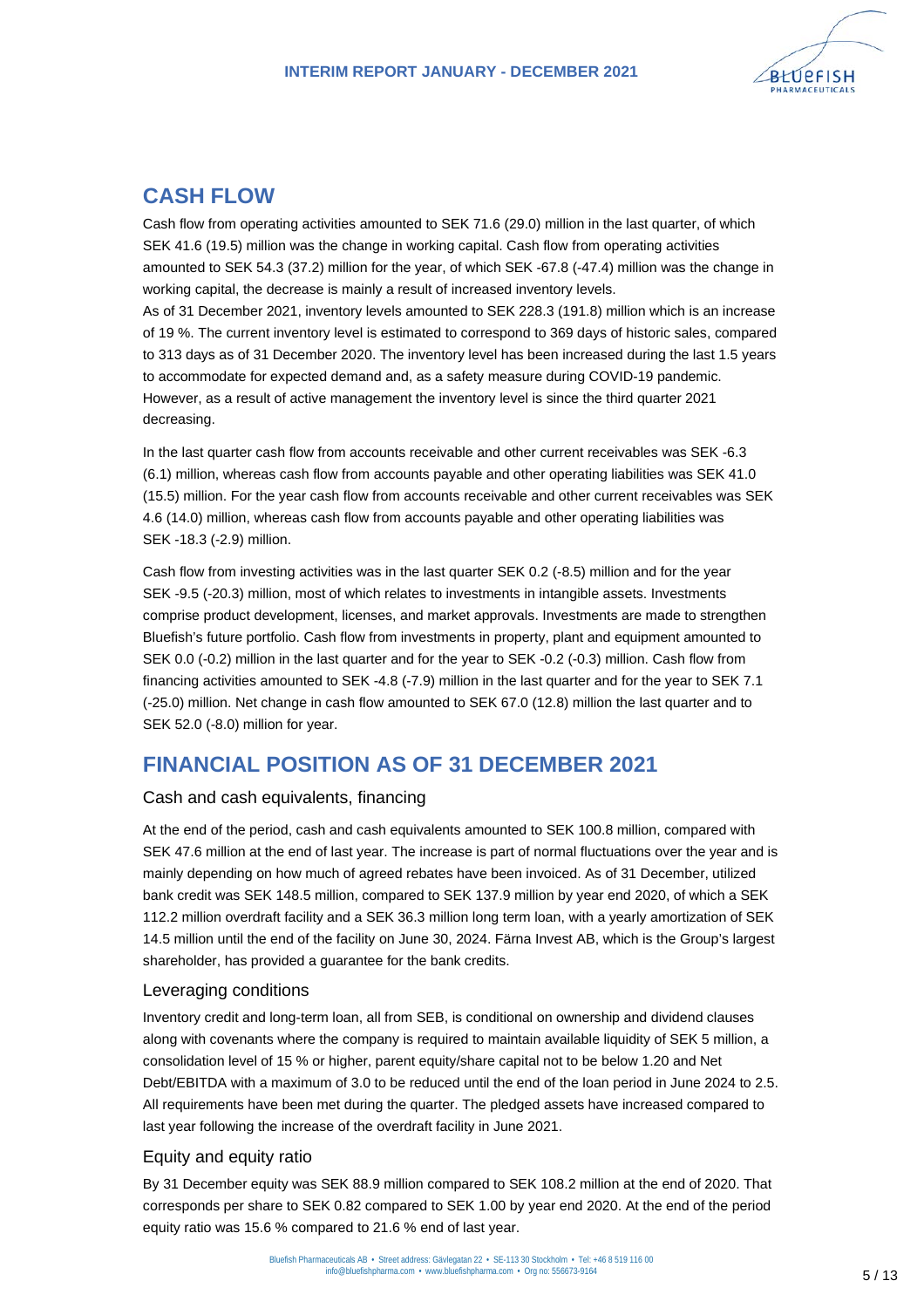

# **OTHER**

### Employees

As of 31 December 2021, the company had 117 (118) employees, of which 20 (20) in Sweden, 70 (71) in India, 5 (5) in Germany, 12 (9) in Poland, 3 (3) in Austria, 2 (2) in France, 3 (3) in Ireland and 2 (2) in Spain, 0 (3) in Portugal, compared to 31 December 2020.

### Risks and uncertainties

Bluefish faces many risks and uncertainties that could have a negative impact on the business. The main business risks and financial risks that could have a significant negative impact on the business or its earnings are changes in market conditions, supply chain disturbances, changes to regulatory or legislative decisions and financial risks arising from failing to predict or successfully implement our business strategy. Risks and uncertainties along with currency risk, interest rate risk, credit risk, liquidity risk and capital risk are described in depth in the 2020 Annual Report.

### Accounting principles

Bluefish Pharmaceuticals applies International Financial Reporting Standards (IFRS) and IFRIC interpretations that have been adopted by the EU, the Swedish Annual Accounts Act and Swedish Financial Reporting Board's Recommendation RFR 1, Additional Accounting Regulations for Groups, and RFR 2, Accounting for Legal Entities. This interim report has been prepared in accordance with IAS 34, Interim Financial Reporting. The Group applies the same accounting principles as in the 2020 Annual Report, apart from new or revised standards, interpretations and improvements that have been adopted by the EU and which came into effect as of 1 January 2021, of which none imply significant changes. As allowed by IFRIC in respect of unlisted companies, Bluefish does not apply IFRIC 8, Operating Segments. The Parent Company applies the RFR 2 exception for lease agreements. It means that the Parent Company's principles for reporting leases are unchanged. Penalties for stock outs are from 2021 reported at sales cost, whereas earlier years these are reported as cost of goods sold.

### Related party transactions

There are no other significant related party transactions other than the above described Färna Invest guarantee for SEB bank credits.

### Significant events after the reporting period

No significant events after the reporting period to be reported.

### Revue

This interim report has been approved by the board of directors. It has not been audited by the company's auditors. Due to rounding, figures in text and tables might not add up.

### The Bluefish share

As of December 31, 2021, the number of registered shares and votes in Bluefish Pharmaceuticals amounted to 107 923 328.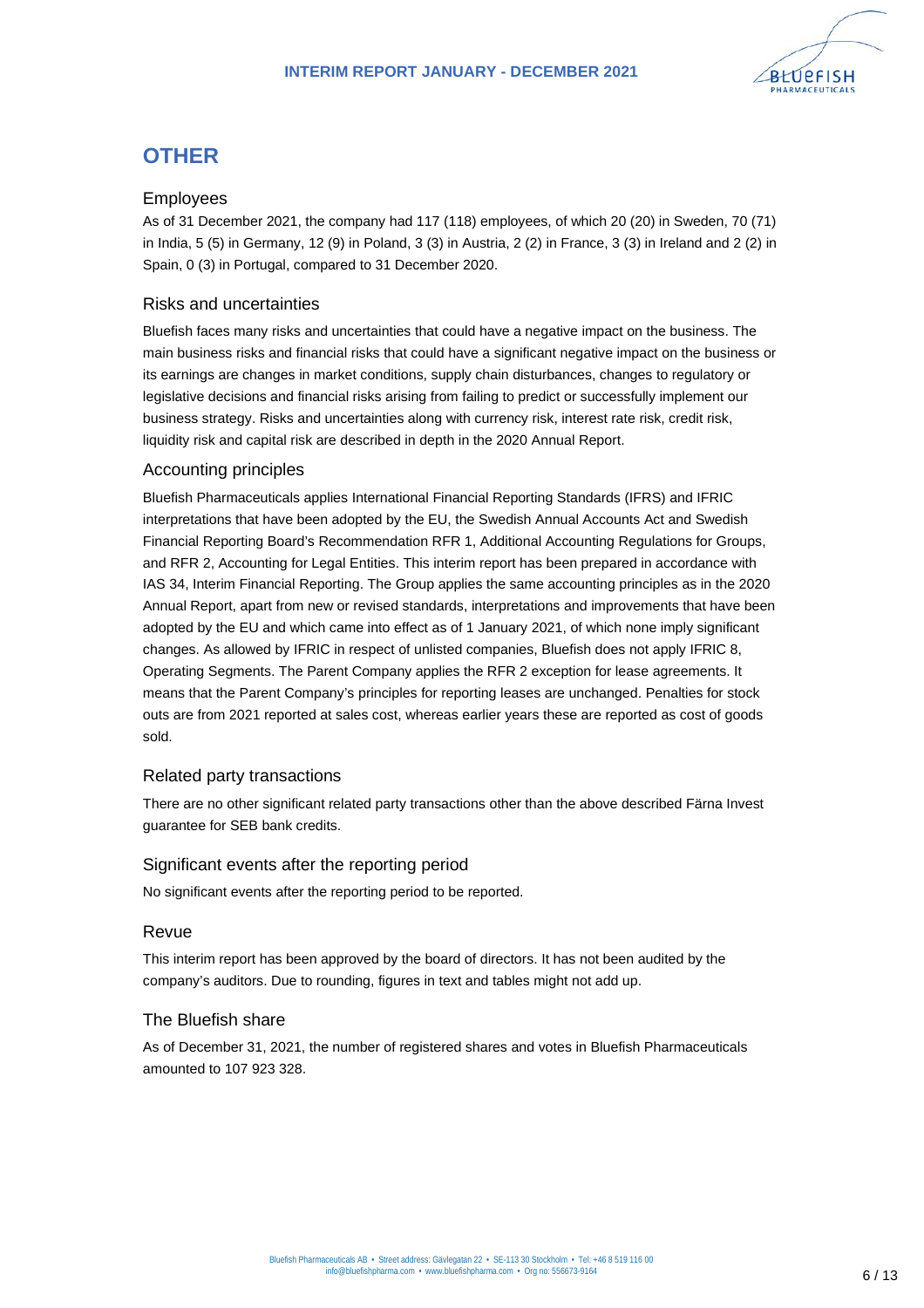

## **PARENT COMPANY**

Bluefish Pharmaceuticals AB is the Parent Company for the Bluefish Pharmaceuticals Group.

For the fourth quarter of 2021 net sales were 89.8 (102.8) and operating loss (profit) was -15.6 (10.5) million. Despite somewhat lower demand in 2021 overall in Europe for pharmaceuticals within Bluefish product range, sales have been kept at levels a bit below the record year 2020, however with a different product mix. Margin pressure, higher scrapping costs and costs for planned activities to build business for coming the years are the main reasons for lower operating result compared to the same period last year. Measures to reduce stock levels start showing effect and inventory levels are moving towards desired levels. For the year, net sales were SEK 371.0 (399.1) million and operating loss (profit) was SEK -18.1 (29.6) million. As of 31 December 2021, cash and cash equivalents for the parent company amounted to SEK 11.2 million, compared with SEK 19.7 million at the beginning of the year.

Stockholm, 24 February 2022

Berit Lindholm

President and CEO

| <b>FINANCIAL CALENDAR</b> |                            |
|---------------------------|----------------------------|
| Interim report Q1         | 11 May 2022                |
| Annual report 2021        | 20 April 2022              |
| Interim report Q2         | Last week of August 2022   |
| Interim report Q3         | Last week of October 2022  |
| Interim report Q4         | Last week of February 2023 |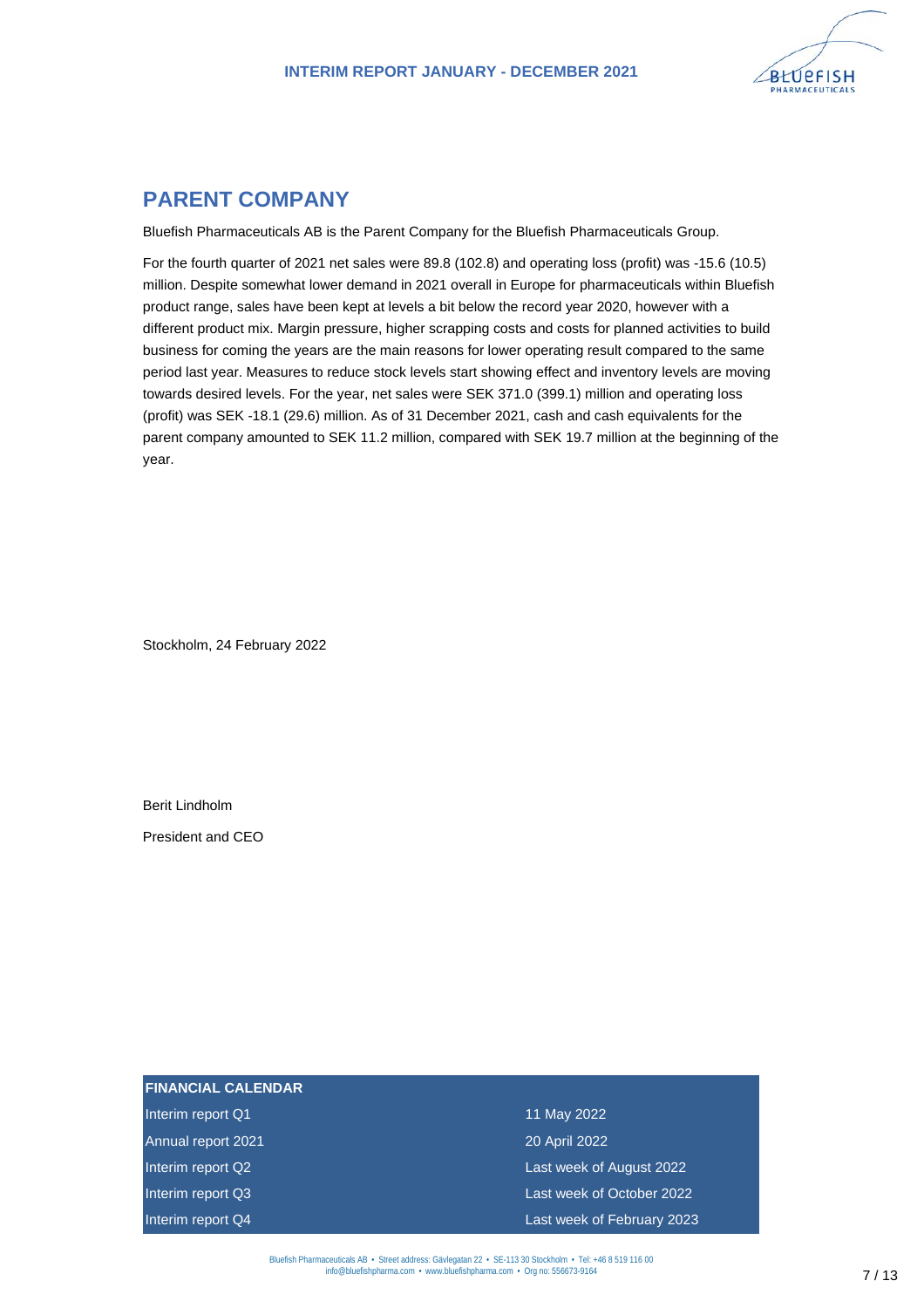

## **GROUP**

| <b>Condensed consolidated income statement</b>   | 2021           | 2020      | 2021       | 2020           |
|--------------------------------------------------|----------------|-----------|------------|----------------|
| <b>SEK thousands</b>                             | <b>Oct-Dec</b> | Oct-Dec   | Jan-Dec    | <b>Jan-Dec</b> |
| <b>Net sales</b>                                 | 93,369         | 106,903   | 385,500    | 414,418        |
| Cost of goods sold                               | -55,693        | $-55,103$ | $-209,238$ | $-204,618$     |
| <b>Gross profit</b>                              | 37,676         | 51,800    | 176,262    | 209,800        |
| Gross margin                                     | 40.4%          | 48.5%     | 45.7%      | 50.6%          |
| Selling expenses                                 | $-29,605$      | $-19,224$ | $-92,986$  | $-79,844$      |
| Administrative expenses                          | $-8,322$       | $-5,953$  | $-29,126$  | $-24,716$      |
| Research and development expenses                | $-13,202$      | $-13,395$ | $-63,401$  | $-66,300$      |
| <b>Operating expenses</b>                        | $-51129$       | -38 572   | $-185513$  | -170 861       |
| <b>EBIT Operating profit (loss)<sup>1)</sup></b> | $-13,453$      | 13,228    | $-9,251$   | 38,939         |
| Net financial income/expense                     | $-1,549$       | 6,364     | $-9,724$   | $-2,937$       |
| Profit (loss) after financial items              | $-15,002$      | 19,591    | $-18,974$  | 36,002         |
| Income tax                                       | -845           | $-1,550$  | $-1,978$   | $-2,824$       |
| Profit (loss) for the period                     | -15,847        | 18,042    | -20,952    | 33,178         |
|                                                  |                |           |            |                |
| $1$ of which                                     |                |           |            |                |
| Amortization and impairment of intangible assets | 2,719          | 4,884     | 21,518     | 25,934         |
| Depreciation of property, plant and equipment    | 1,416          | 1,452     | 5,337      | 6,385          |
| <b>EBITDA</b>                                    | -9,317         | 19,563    | 17,604     | 71,258         |
| Statement of comprehensive income                |                |           |            |                |
| Profit (loss) for the period                     | $-15,847$      | 18,042    | $-20,952$  | 33,178         |
| Other comprehensive income                       |                |           |            |                |
| Exchange rate differences                        | 420            | $-1,503$  | 1,482      | $-6,712$       |
| Other comprehensive income, net after tax        | 420            | $-1,503$  | 1,482      | $-6,712$       |
| Comprehensive income for the period,             | -15,427        | 16,539    | $-19,470$  | 26,466         |
| attributable to parent company shareholders      |                |           |            |                |
| No. of shares (thousands)                        | 107,923        | 107,923   | 107,923    | 107,923        |
| Earnings per share (SEK)                         | $-0.15$        | 0.17      | $-0.19$    | 0.31           |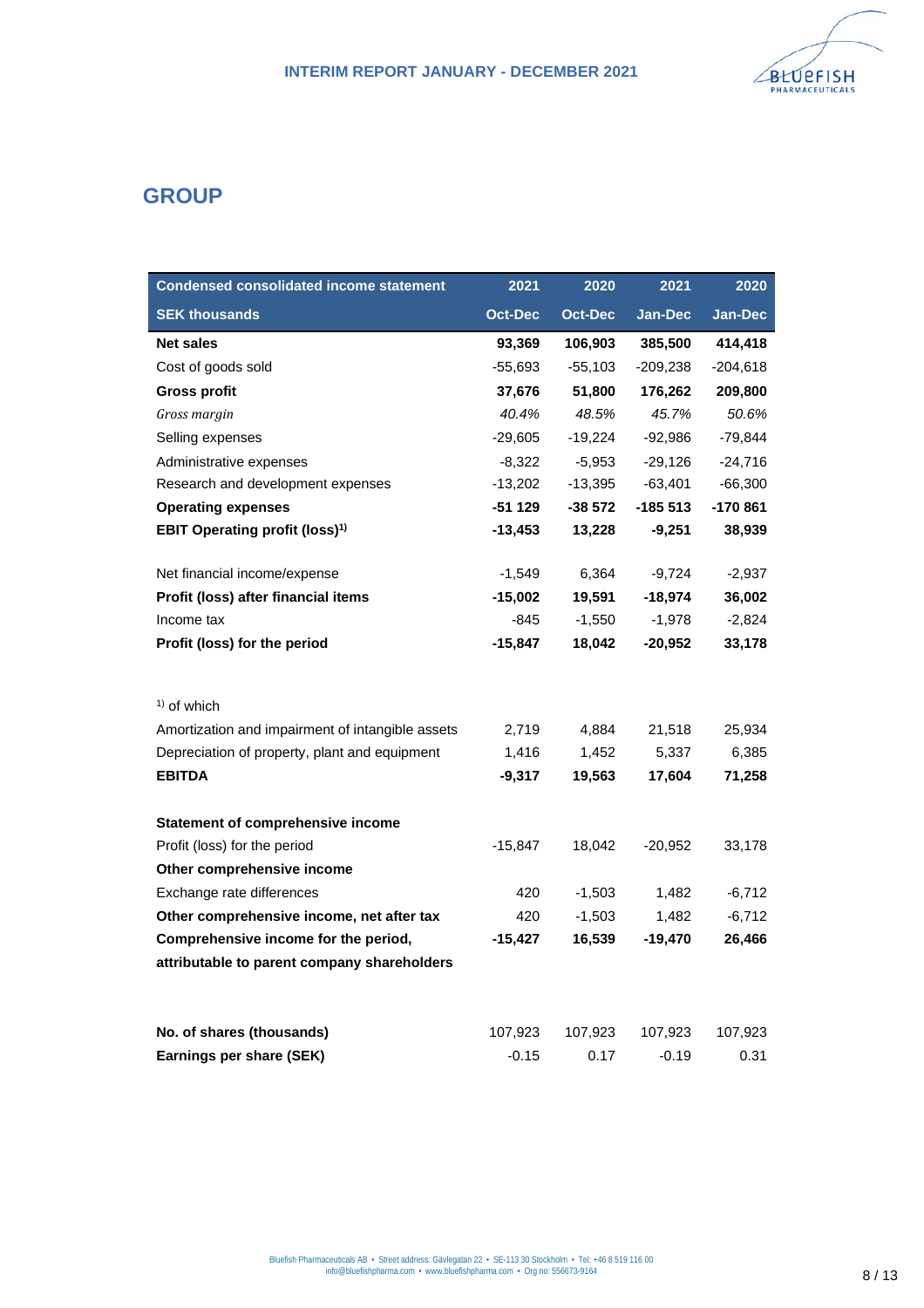| <b>Condensed consolidated balance sheet</b>              | 2021            | 2020            |
|----------------------------------------------------------|-----------------|-----------------|
| <b>SEK thousands</b>                                     | 31 Dec          | 31 Dec          |
| <b>Non-current assets</b>                                |                 |                 |
| Intangible assets                                        | 102,432         | 118,682         |
| Property, plant and equipment                            | 6,439           | 10,171          |
| <b>Financial assets</b>                                  | 1,392           | 1,196           |
| <b>Total non-current assets</b>                          | 110,263         | 130,049         |
| <b>Current assets</b>                                    |                 |                 |
| Inventories                                              | 228,260         | 191,772         |
| Current receivables                                      | 127,824         | 131,412         |
| Restricted cash                                          | 965             | 965             |
| Cash and cash equivalents                                | 100,837         | 47,621          |
| <b>Total current assets</b>                              | 457,885         | 371,769         |
| <b>Total assets</b>                                      | 568,148         | 501,818         |
|                                                          |                 |                 |
| <b>Equity</b>                                            | 88,697          | 108,168         |
| <b>Non-current liabilities</b>                           |                 |                 |
| Non-current liabilities, interest-bearing                | 21,750          | 36,250          |
| Non-current liabilities, non interest-bearing            | 698             | 6,730           |
| <b>Total non-current liabilities</b>                     | 22,448          | 42,980          |
| <b>Current liabilities</b>                               |                 |                 |
| Current liabilities, interest-bearing                    | 126,705         | 101,670         |
| Current liabilities, non interest-bearing                | 330,298         | 249,000         |
| <b>Total current liabilities</b>                         | 457,003         | 350,670         |
| <b>Total equity and liabilities</b>                      | 568,148         | 501,818         |
|                                                          |                 |                 |
| Pledged assets                                           | 107,953         | 86,585          |
| Contingent liabilities                                   | None            | None            |
|                                                          |                 |                 |
| <b>Shares, thousands</b><br><b>Equity per share, SEK</b> | 107,923<br>0.82 | 107,923<br>1.00 |
|                                                          |                 |                 |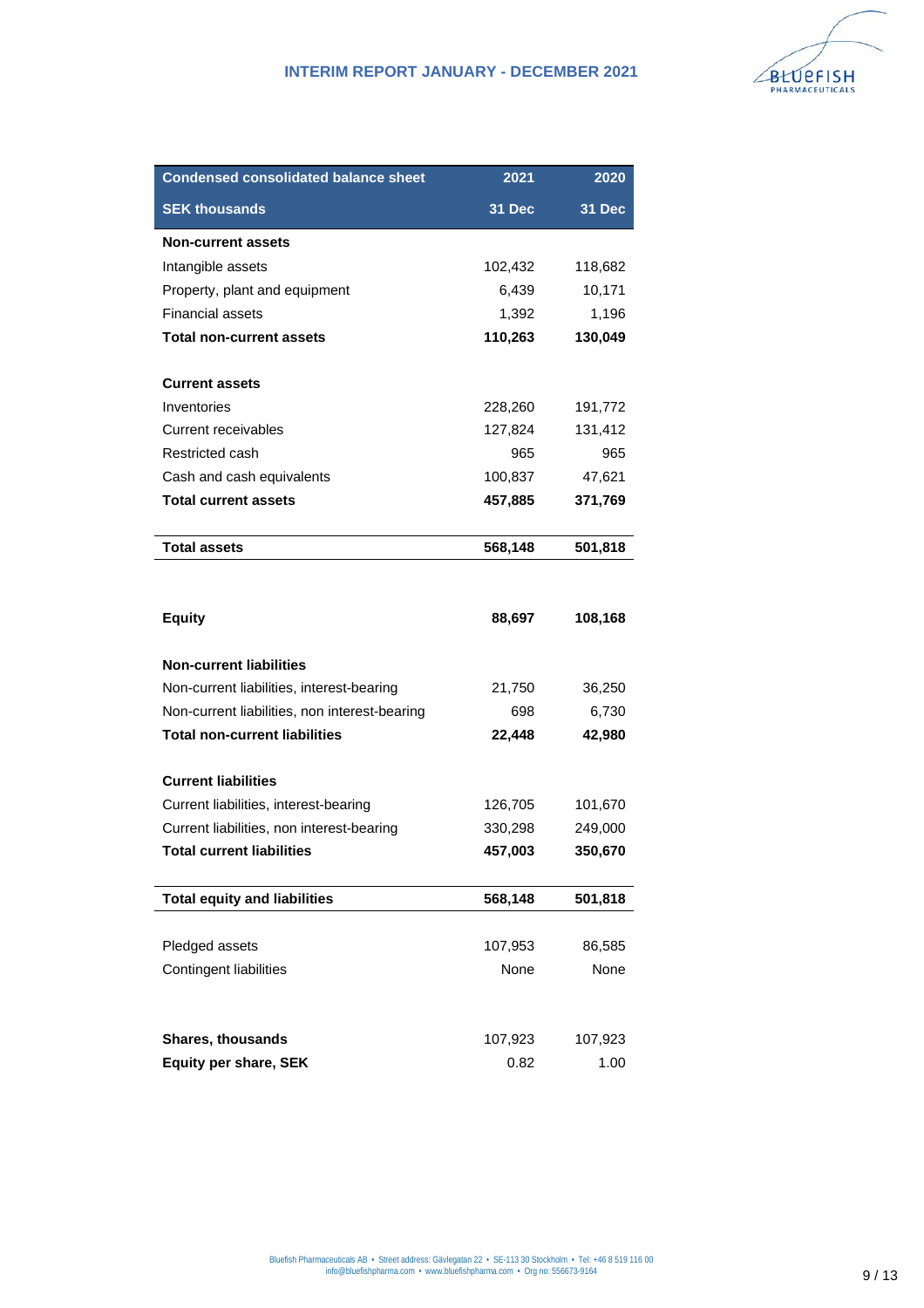

| <b>Change in equity</b>                      | 2021      | 2020    | 2021      | 2020           |
|----------------------------------------------|-----------|---------|-----------|----------------|
| <b>SEK thousands</b>                         | Oct-Dec   | Oct-Dec | Jan-Dec   | <b>Jan-Dec</b> |
| Opening balance                              | 104.126   | 94.314  | 108.167   | 81.701         |
| Other comprehensive income for the<br>period | $-15.429$ | 13.853  | $-19.470$ | 26.467         |
| <b>Closing balance</b>                       | 88.697    | 108.168 | 88.697    | 108.168        |

| Share data                                           | 2021    | 2020    | 2021    | 2020    |
|------------------------------------------------------|---------|---------|---------|---------|
| <b>Number, thousands</b>                             | Oct-Dec | Oct-Dec | Jan-Dec | Jan-Dec |
| Number of shares at end of period<br>before dilution | 107,923 | 107.923 | 107,923 | 107,923 |
| Average number of shares after dilution              | 107.923 | 107.923 | 107.923 | 107.923 |
|                                                      |         |         |         |         |
| Equity per share (SEK)                               | 0.82    | 1.00    | 0.82    | 1.00    |
| Equity ratio $(\%)$                                  | 15.6    | 21.6    | 15.6    | 21.6    |

| <b>Condensed consolidated cash flow</b><br><b>statement</b>          | 2021           | 2020           | 2021     | 2020           |
|----------------------------------------------------------------------|----------------|----------------|----------|----------------|
| <b>SEK thousands</b>                                                 | <b>Oct-Dec</b> | <b>Oct-Dec</b> | Jan-Dec  | <b>Jan-Dec</b> |
| Cash flow from operating activities before<br>working capital change | 29,994         | 9,489          | 122,160  | 84,630         |
| Change in working capital                                            | 41,639         | 19,521         | -67,831  | -47,397        |
| Cash flow from operating activities                                  | 71,634         | 29,010         | 54,329   | 37,233         |
| Cash flow from investing activities                                  | 190            | $-8,535$       | $-9,451$ | $-20,250$      |
| Cash flow from financing activities                                  | $-4,809$       | $-7,939$       | 7,108    | $-25,007$      |
| Cash flow for the period                                             | 67,015         | 12,537         | 51,986   | $-8,025$       |
| Cash and cash equivalents at beginning<br>of period                  | 33,352         | 36,231         | 47,621   | 56,880         |
| Exchange rate differences in cash and<br>cash equivalents            | 470            | -1,146         | 1,230    | -1,234         |
| Cash and cash equivalents at end of<br>period                        | 100,837        | 47,621         | 100,837  | 47,621         |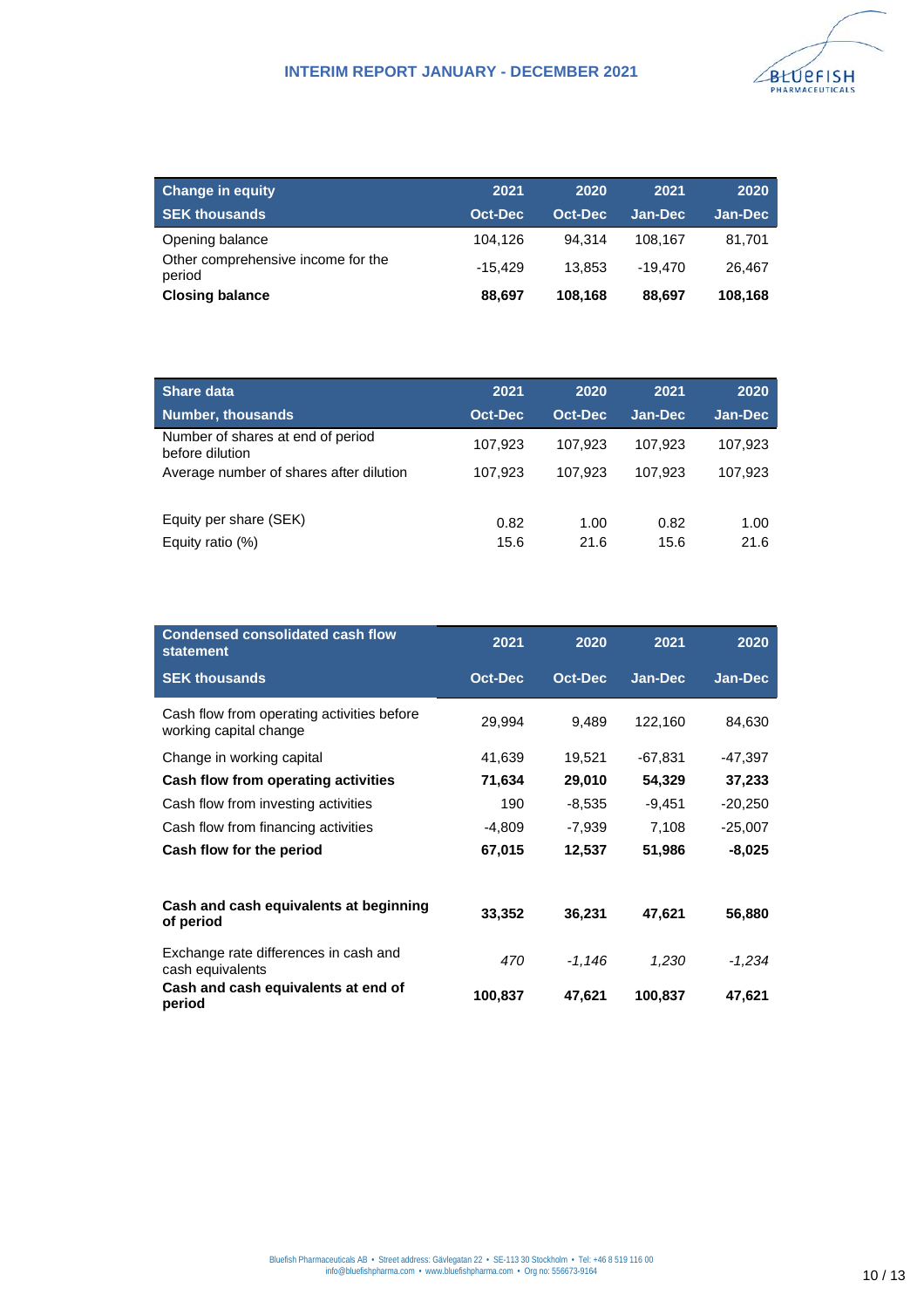

# **PARENT COMPANY**

| <b>Condensed income statement</b>   | 2021           | 2020      | 2021       | 2020       |
|-------------------------------------|----------------|-----------|------------|------------|
| <b>SEK thousands</b>                | <b>Oct-Dec</b> | Oct-Dec   | Jan-Dec    | Jan-Dec    |
| <b>Net sales</b>                    | 89,836         | 102,821   | 370,979    | 399,066    |
| Cost of goods sold                  | $-55,693$      | $-55,103$ | $-209,238$ | $-204,618$ |
| Gross profit                        | 34,143         | 47,718    | 161,741    | 194,448    |
| Gross margin                        | 38.0%          | 46.4%     | 43.6%      | 48.7%      |
| Operating costs                     | -49,779        | $-37,231$ | $-179,820$ | -164,839   |
| <b>Operating profit (loss)</b>      | $-15,637$      | 10,488    | $-18,079$  | 29,609     |
| Net financial income/expense        | $-1,889$       | 5,339     | $-9,808$   | $-5,734$   |
| Profit (loss) after financial items | $-17,526$      | 15,827    | $-27,887$  | 23,875     |
| Income tax                          |                |           |            |            |
| Profit (loss) for the period        | $-17,526$      | 15,827    | $-27,887$  | 23,875     |

| <b>Condensed balance sheet</b>      | 2021       | 2020    |
|-------------------------------------|------------|---------|
| <b>SEK thousands</b>                | $31 - Dec$ | 31-Dec  |
| Non-current assets                  | 108,543    | 131,493 |
| Other current assets                | 300,109    | 293,752 |
| Restricted cash                     | 965        | 965     |
| Cash and cash equivalents           | 11,201     | 19,729  |
| <b>Total current assets</b>         | 312,275    | 314,446 |
| <b>Total assets</b>                 | 420,818    | 445,939 |
|                                     |            |         |
| Equity                              | 36,189     | 64,076  |
| Non-current liabilities             | 22,108     | 39,487  |
| <b>Current liabilities</b>          | 362,521    | 342,376 |
| <b>Total equity and liabilities</b> | 420,818    | 445,939 |
|                                     |            |         |
| Pledged assets                      | 107,953    | 86,585  |
| Contingent liabilities              | None       | None    |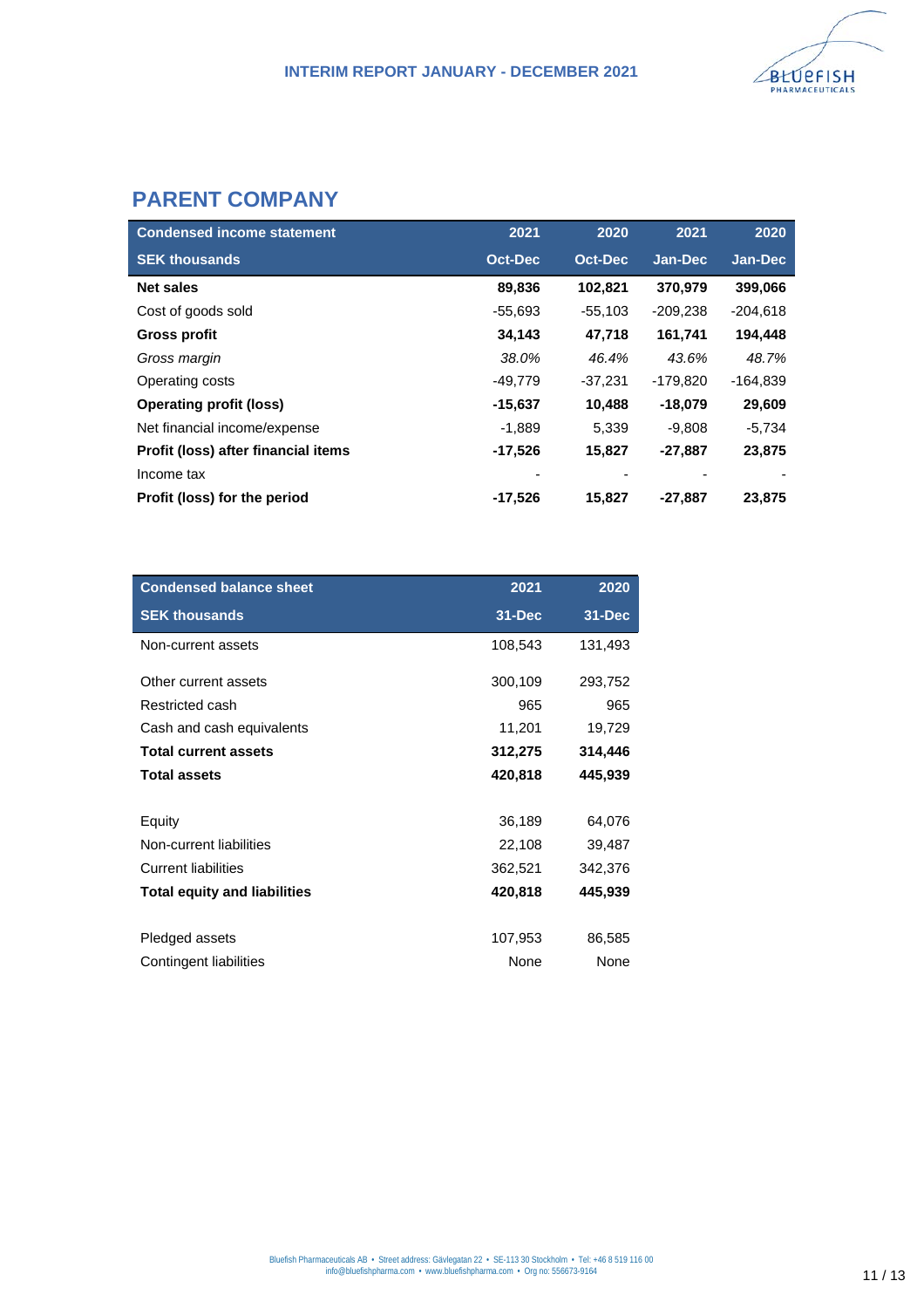

# **BLUEFISH IN BRIEF**

#### Business concept

Bluefish's business concept is to provide affordable, generic pharmaceuticals with product quality and patient safety as the highest priority.

#### Business model

Bluefish has a strong European platform from which we offer an extensive portfolio of high-quality pharmaceuticals. The company has an efficient organization, and it can quickly adapt to changes in market conditions. This enables Bluefish to not only take advantage of new opportunities, but also expand the business to new areas.

#### **Strategy**

The company's strategy for achieving its financial goals of increasing net sales and achieving a higher level of profitability is to expand the product portfolio and continue increasing its market share in existing and new areas. Profitability will improve as economies of scale increase.

#### Bluefish organization

Bluefish has an efficient organization, where most business activities are managed centrally. The company has decided to have small, local offices in Europe, which have extensive knowledge of each specific market. Other activities, like product development, purchasing, quality control and follow-up on side effects are dealt with either by the head office in Stockholm or the company's technology and development center in Bangalore, India.